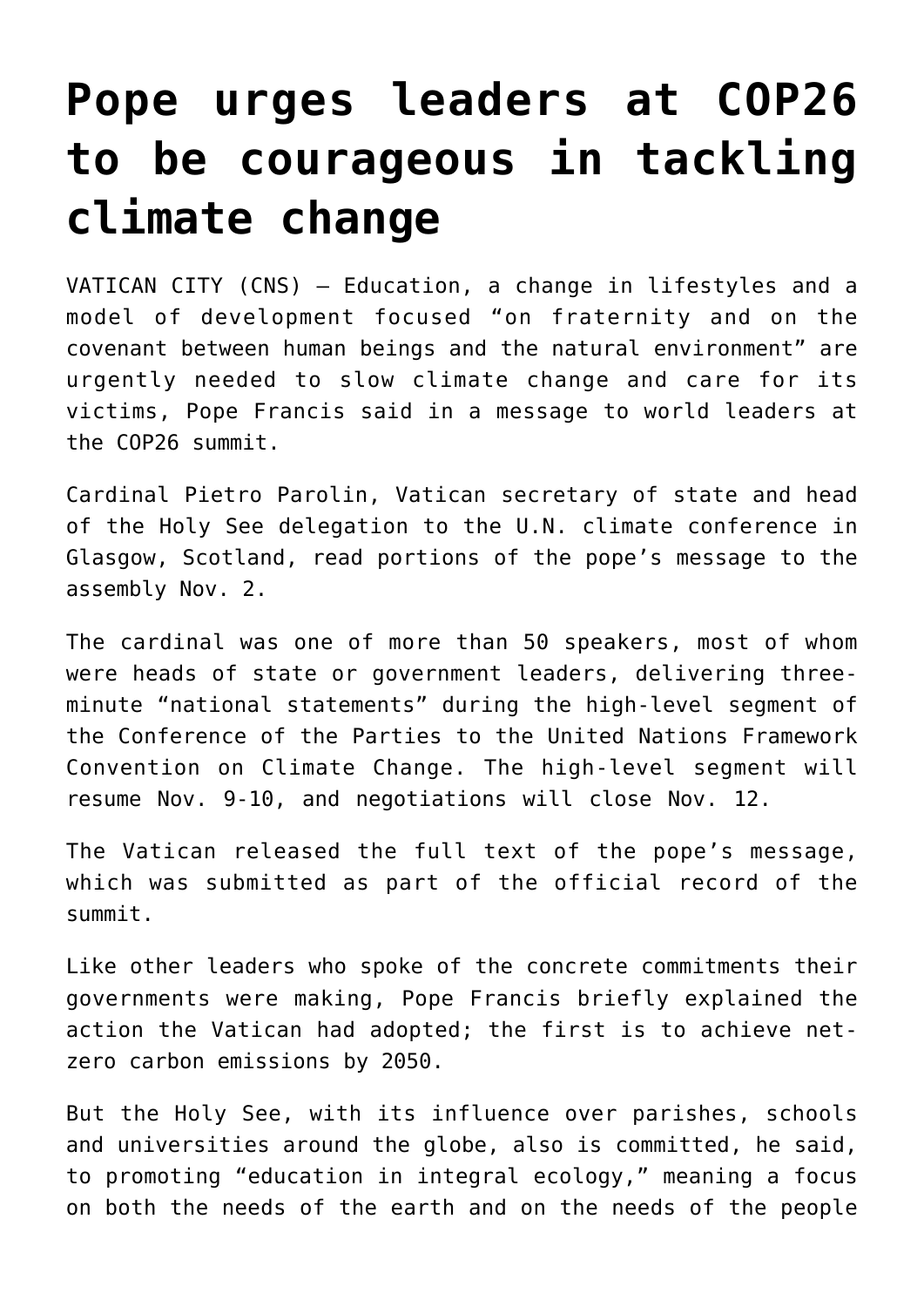who inhabit it.

"These commitments have given rise to thousands of initiatives worldwide," the pope wrote.

The "vital task" of the Glasgow meeting, he said, is to show the world that "there really exists a political will to devote — with honesty, responsibility and courage — greater human, financial and technological resources to mitigating the negative effects of climate change and assisting the poorer and more vulnerable nations most affected by it."

The wealthier nations must lead the way, he said, not just because they have the resources, but also because they owe an "ecological debt" to the poorer countries whose resources they have long exploited.

"The wounds inflicted on our human family by the COVID-19 pandemic and the phenomenon of climate change are comparable to those resulting from a global conflict," Pope Francis said. "Today, as in the aftermath of the Second World War, the international community as a whole needs to set as a priority the implementation of collegial, solidary and farsighted actions."

The pope assured the world leaders that the majority of their people, no matter their religious belief, see protecting the environment as a moral and spiritual issue that must be faced.

At a meeting at the Vatican in early October, he said, "we listened to the voices of representatives of many faiths and spiritual traditions, many cultures and scientific fields."

They were "very different voices, with very different sensitivities," the pope wrote. But, he wrote, there was "a remarkable convergence on the urgent need for a change of direction, a decisive resolve to pass from the 'throwaway culture' prevalent in our societies to a 'culture of care' for our common home and its inhabitants, now and in the future."